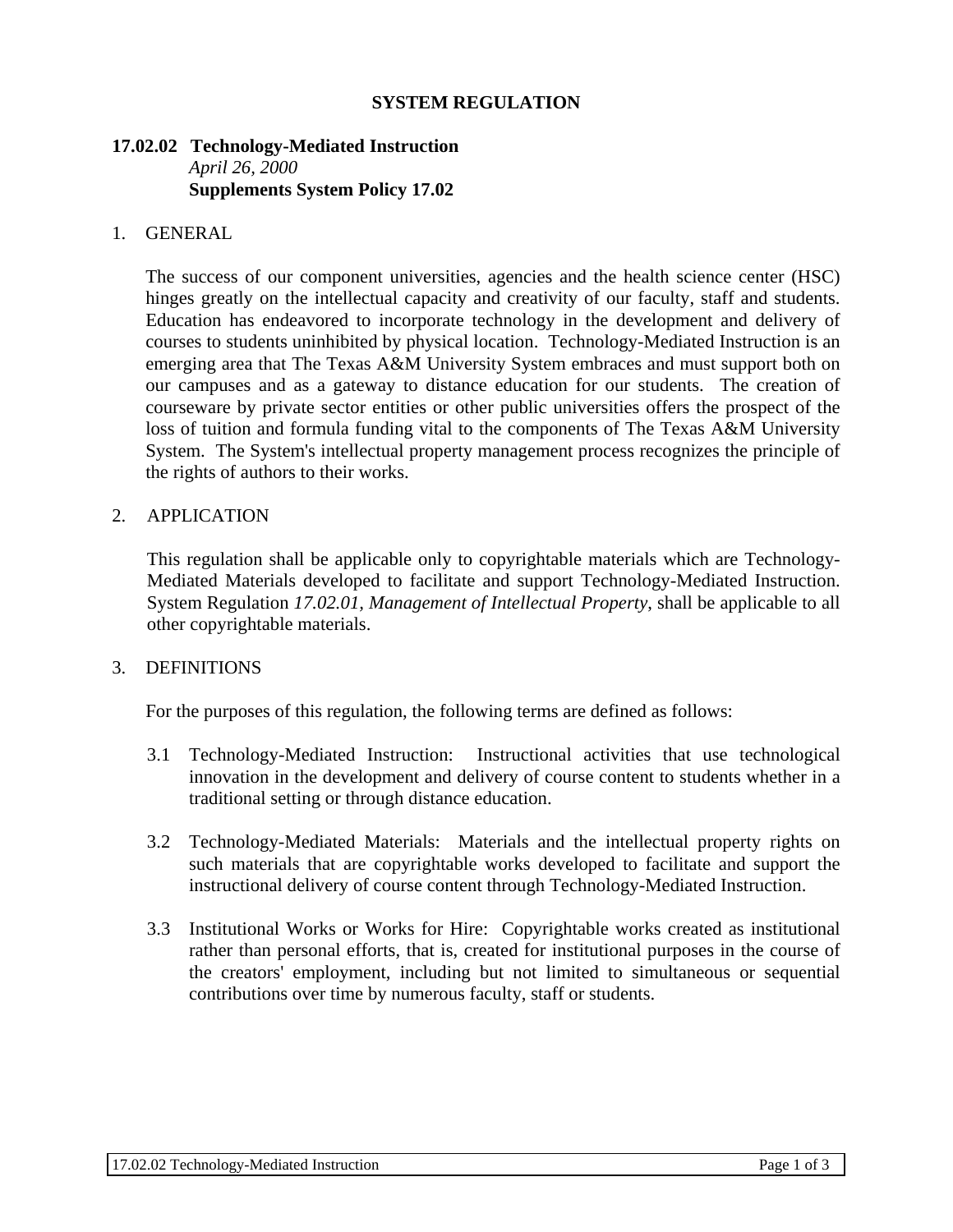# 4. OWNERSHIP RIGHTS

 The Texas A&M University System recognizes the essential role distance education plays in furthering the interests of the System and its components. Accordingly, each component will adopt a rule, guidelines and/or procedures governing, facilitating, and promoting distance education on its campus, with the following requirements:

- 4.1 The guidelines shall assure that the faculty or the developing employee owns Technology-Mediated Materials, except for certain limited exceptions, as outlined below.
- 4.2 If the work is "work for hire" then ownership resides with the component.
- 4.3 If the component's contribution to the effort either rises to the level that it constitutes co-ownership interest or rises to the level that the resources contributed should be reimbursed by future royalties accruing to licensing or marketing, then partial ownership shall reside with the component.
- 4.4 In all cases where Technology-Mediated Materials are deemed owned by faculty, in whole or in part, the component shall retain a license to use the Technology-Mediated Material for its own noncommercial educational purposes, without payment of royalties.
- 4.5 Each component is responsible for developing the guidelines for determination of the conditions for partial ownership in the component, as described in Section 4.3 above, to the extent that the component asserts ownership.

# 5. AGREEMENT

- 5.1 It is the responsibility of the creator to notify the System component of the initiation of Technology-Mediated Instruction. The System component shall adopt a standard agreement form that can be modified as needed to meet the interests of all parties in accordance with the conditions set forth in Section 4 above. The agreement shall address issues of royalties or other benefits accruing from ownership of the intellectual property. The agreement shall also provide terms regarding:
	- (1) Identification and disposition of issues surrounding potential competition between the author and the institution for use of the work.
	- (2) How the rights to develop derivative works are assigned.
	- (3) How the work products can be used by the author or institution.
	- (4) How income derived from the work products will be allocated.
	- (5) Consideration given to the creator of the courseware if the institution assigns another faculty member teaching responsibilities using the courseware.
	- (6) Terms specifying which parties have rights to prepare derivative works.